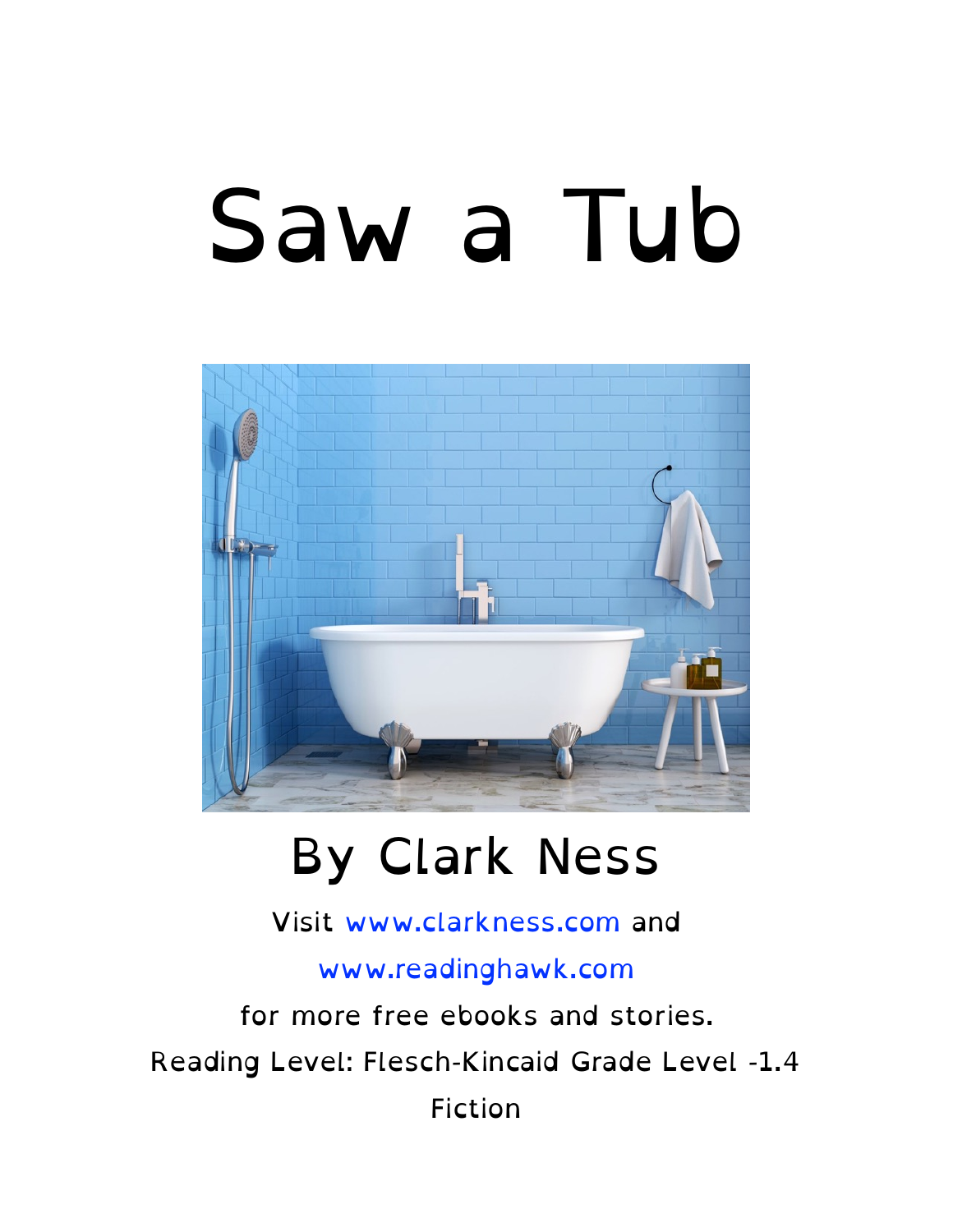

#### I saw a tub. It was a neat tub. "That tub is neat," I said. "Yes, it is a neat tub," said my friend.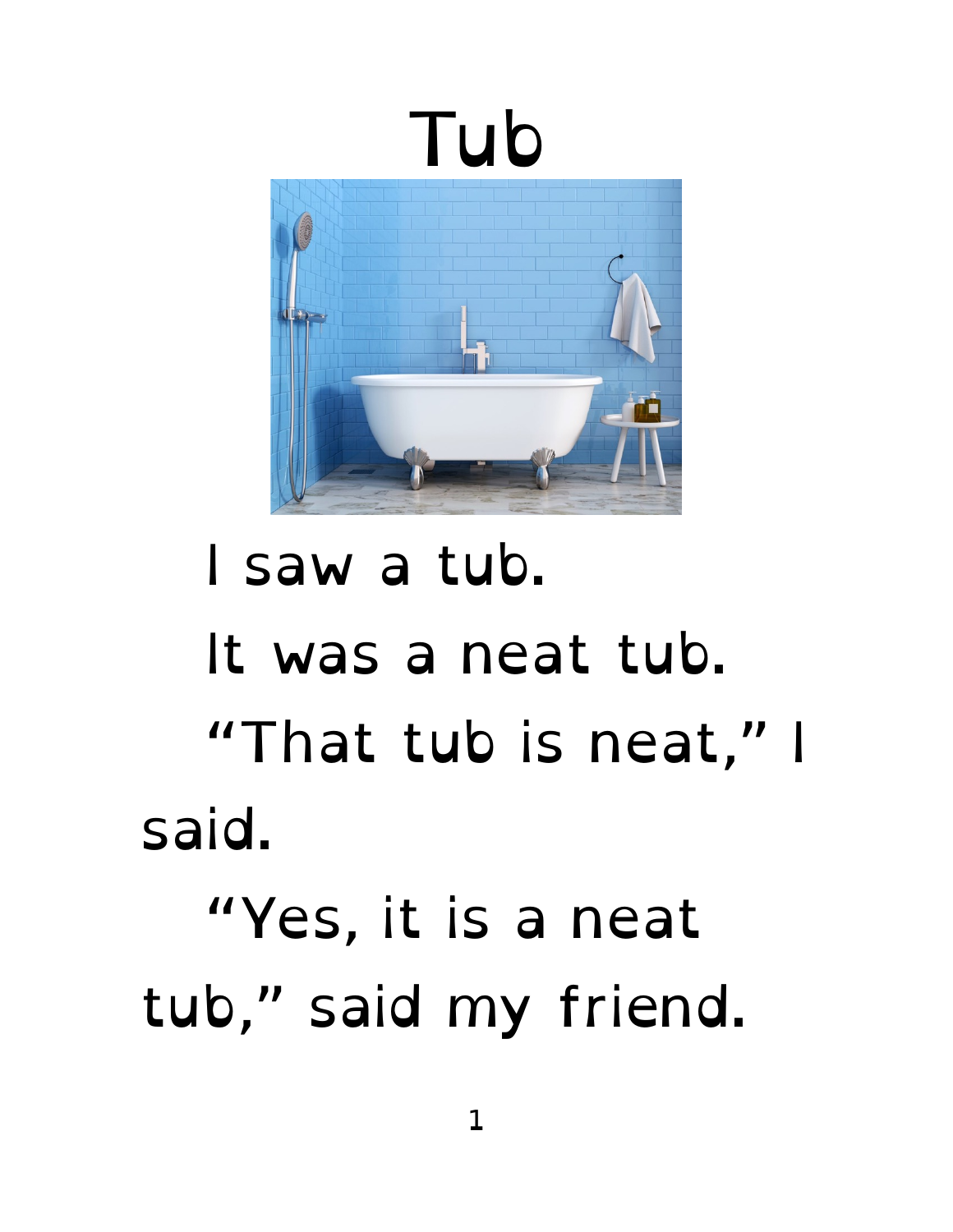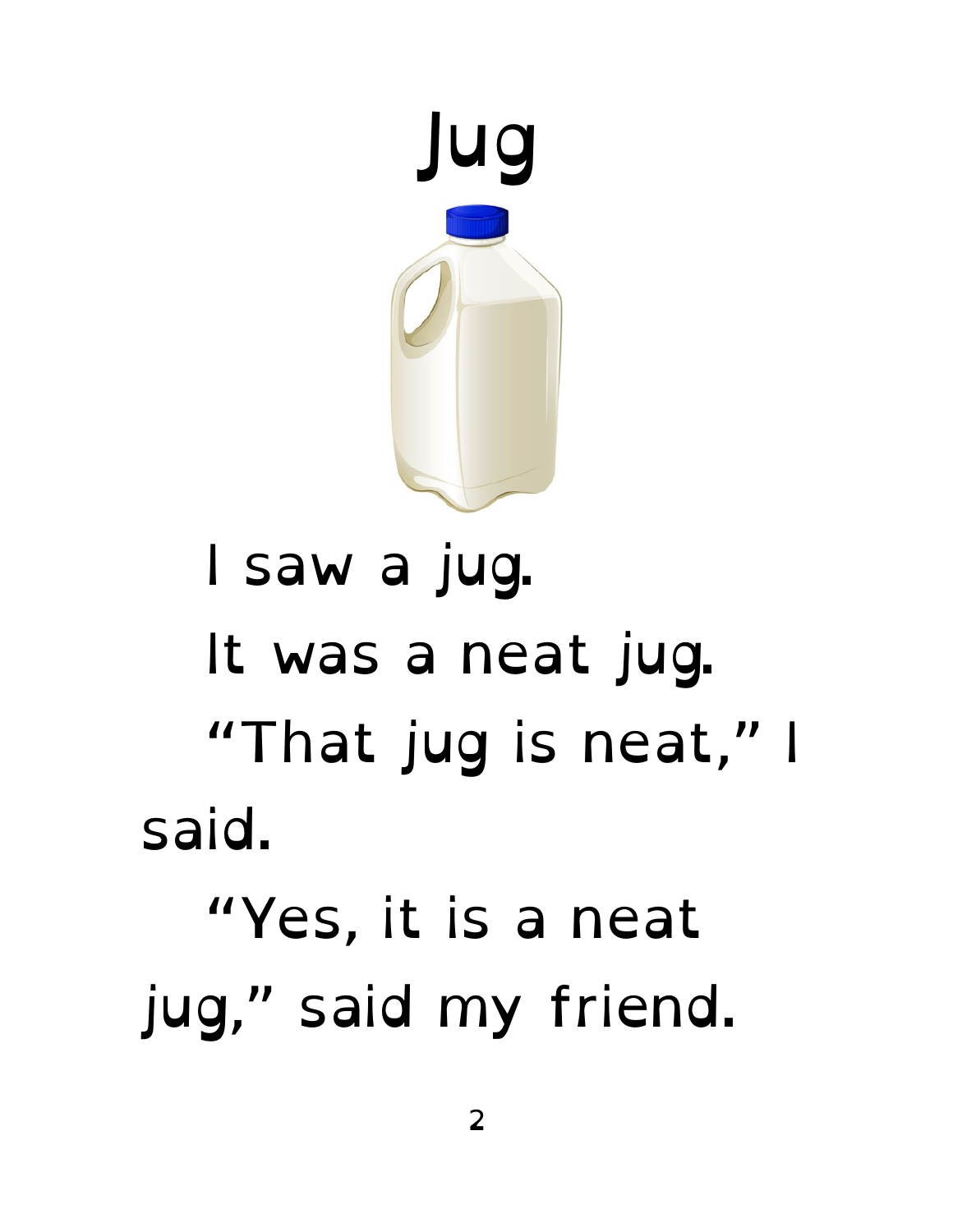# Rug



## I saw a rug. It was a neat rug. "That rug is neat," I said. "Yes, it is a neat rug," said my friend.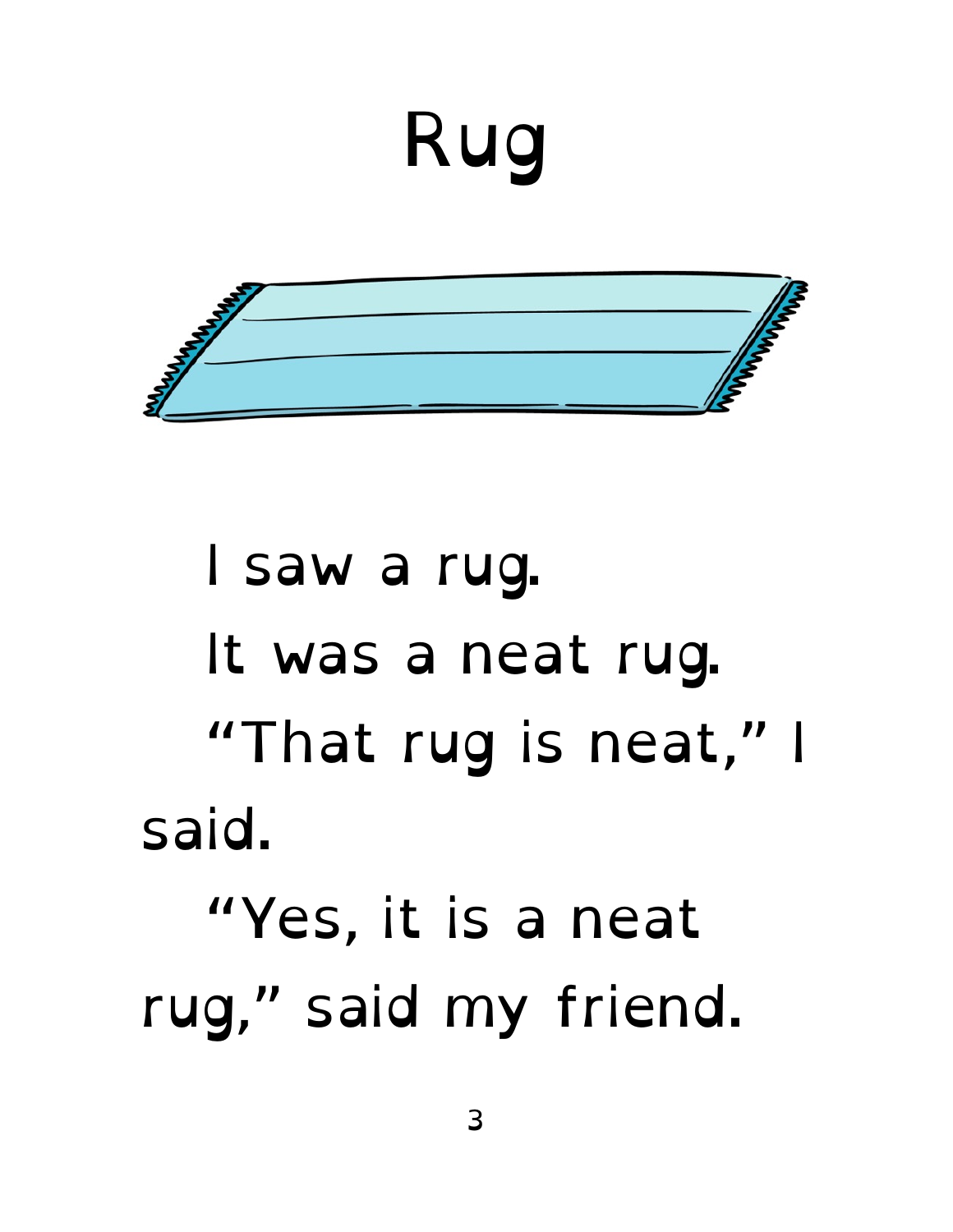#### Bun



## I saw a bun. It was a neat bun. "That bun is neat," I said. "Yes, it is a neat bun," said my friend.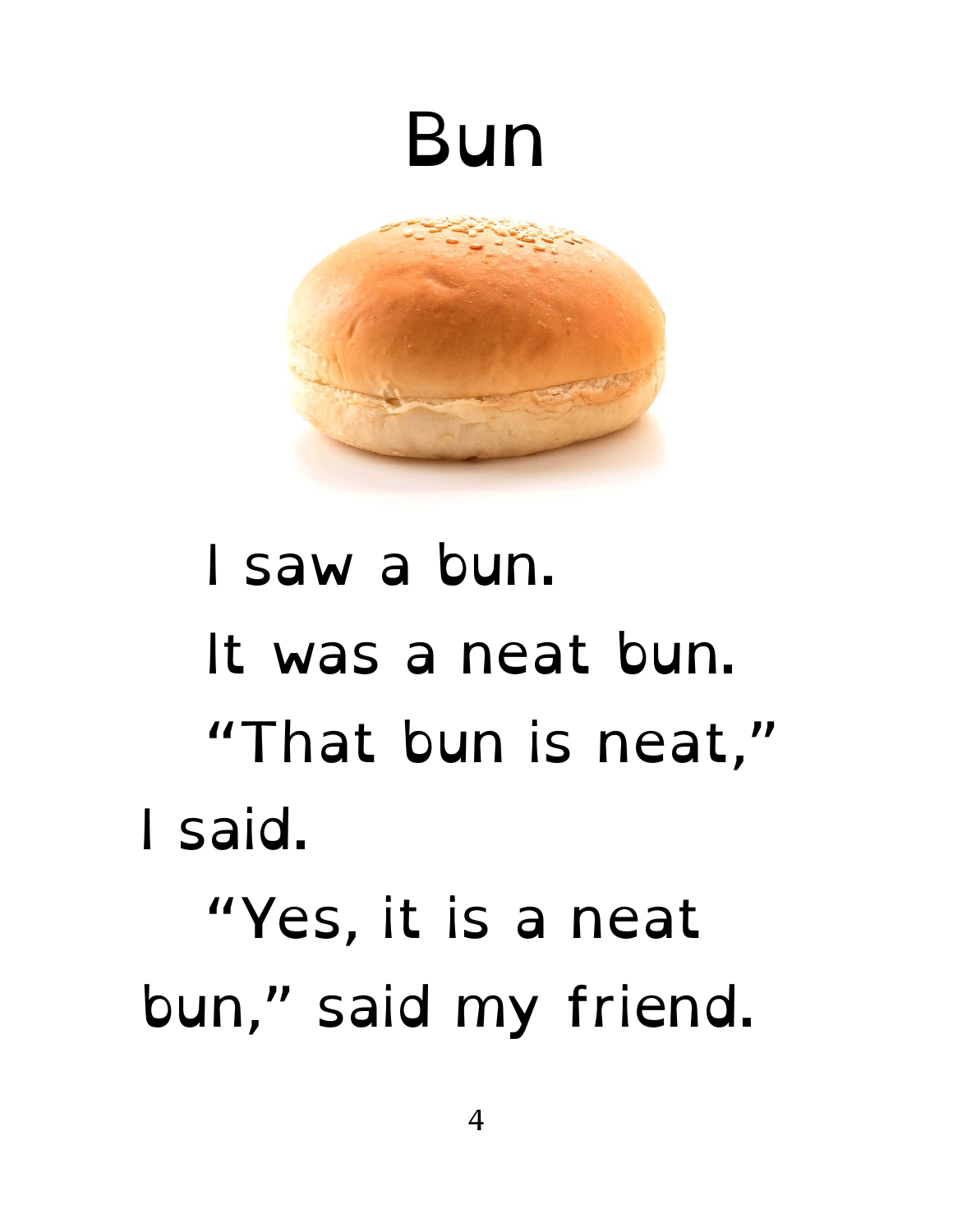

## I saw a cup. It was a neat cup. "That cup is neat," I said. "Yes, it is a neat cup," said my friend.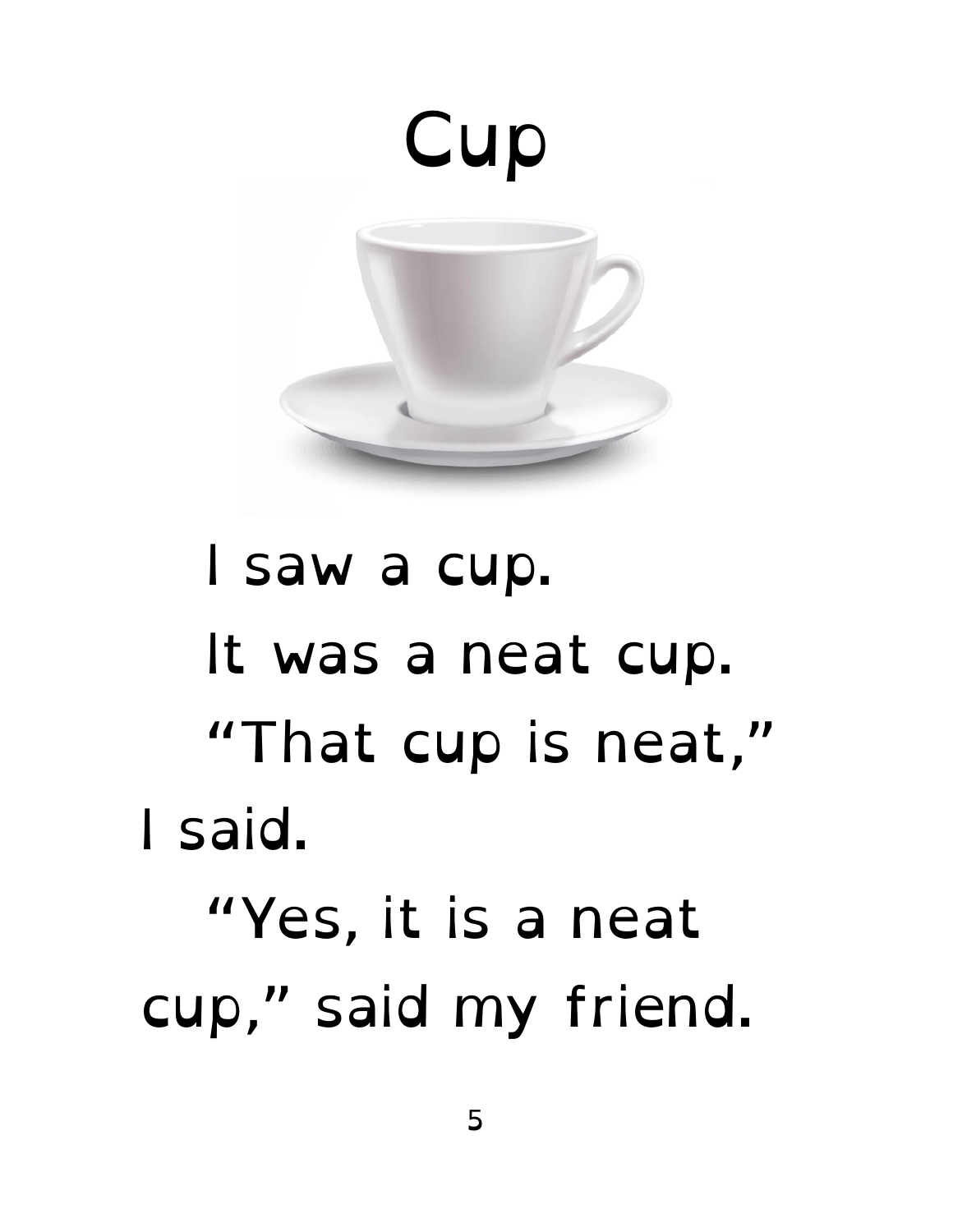

#### I saw a bus. It was a neat bus. "That bus is neat," I said. "Yes, it is a neat bus," said my friend.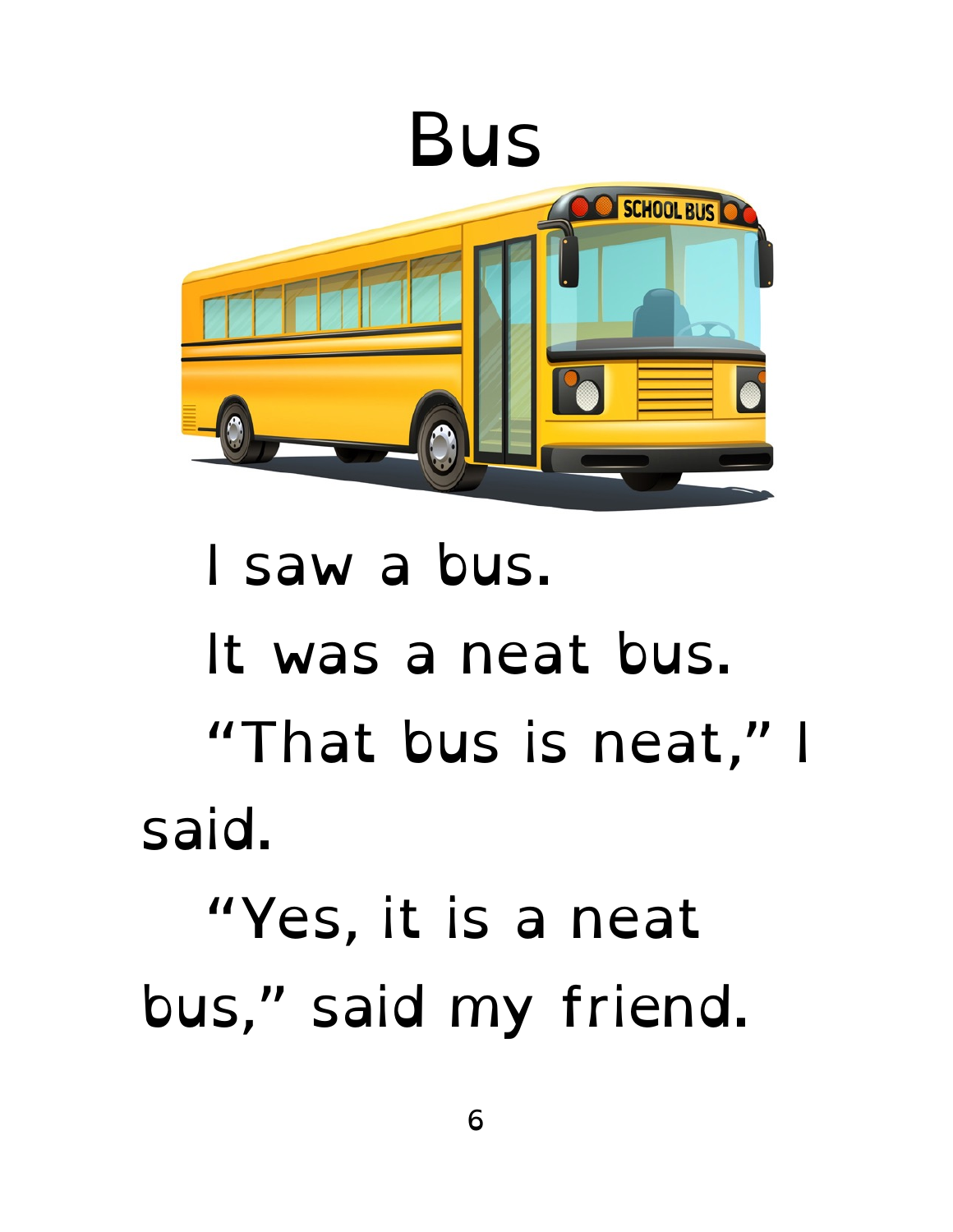

#### I saw a hut. It was a neat hut. "That hut is neat," I said. "Yes, it is a neat hut," said my friend.